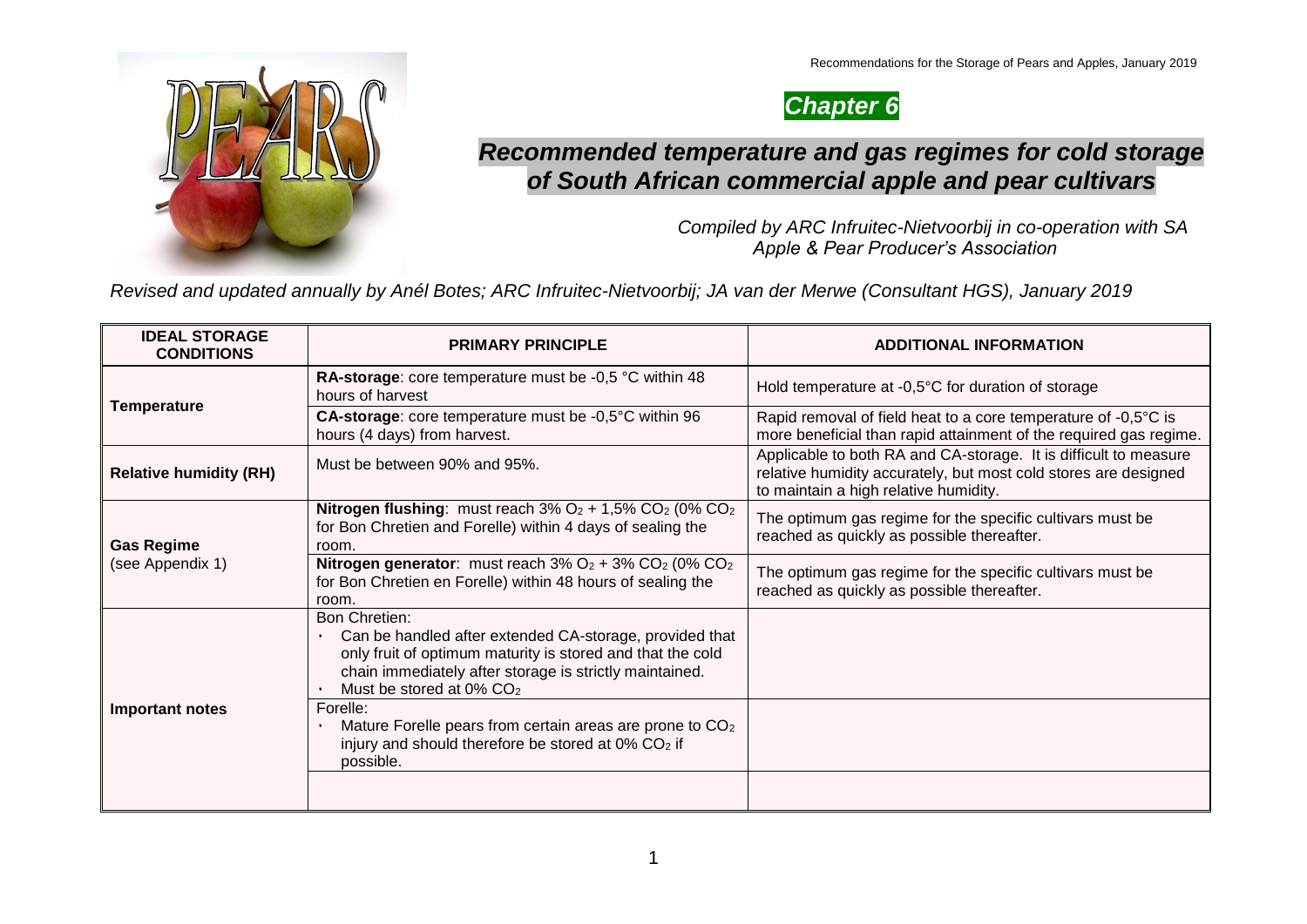| <b>MINIMUM STORAGE</b><br><b>CONDITIONS</b> | <b>PRIMARY PRINCIPLE</b>                                                                                                                                                                                                                                                                                                                      | <b>ADDITIONAL INFORMATION</b>                                                                                                                                                                                                                                                                                                                                  |
|---------------------------------------------|-----------------------------------------------------------------------------------------------------------------------------------------------------------------------------------------------------------------------------------------------------------------------------------------------------------------------------------------------|----------------------------------------------------------------------------------------------------------------------------------------------------------------------------------------------------------------------------------------------------------------------------------------------------------------------------------------------------------------|
|                                             | Orchard run fruit: loading should not exceed 7 days,<br>during which effective cooling must take place.                                                                                                                                                                                                                                       |                                                                                                                                                                                                                                                                                                                                                                |
| <b>Loading of CA room</b>                   | Pre-sized fruit: loading may take up to 14 days from<br>beginning of harvest. Minimum gas regimes must be<br>reached within 7 days of sealing the room (total of 21 days<br>from the beginning of harvest).                                                                                                                                   | Effective cooling must take place during the loading period.                                                                                                                                                                                                                                                                                                   |
|                                             | Exception: where Packham's Triumph picked in week 7<br>is to be stored with Golden Delicious and/or the red<br>cultivars picked in $\pm$ week 9. Under these conditions the<br>total loading time of pears and apples should not exceed<br>21 days and minimum gas regimes $(3\% O_2)$ must be<br>attained within 7 days of sealing the room. | The maximum number of days for the whole operation may<br>therefore not exceed 28 days.                                                                                                                                                                                                                                                                        |
| Temperature                                 | RA and CA-storage: fruit must be placed under<br>refrigeration within 24 hours from start of harvesting.                                                                                                                                                                                                                                      | Core temperatures after sealing the room must be reached as<br>follows:<br>Bon Chretien: 2 days to $2^{\circ}C + 2$ days to -0,5 $^{\circ}C$ (total 4 days)<br>Other cultivars: 3 days to $2^{\circ}C + 3$ days to -0,5 $^{\circ}C$ (total 6 days)<br>To attain the above temperatures within the prescribed time limit,<br>forced air cooling should be used. |
| <b>Gas regimes</b>                          | Prescribed gas regimes must be reached within 7 days of<br>sealing the room.                                                                                                                                                                                                                                                                  |                                                                                                                                                                                                                                                                                                                                                                |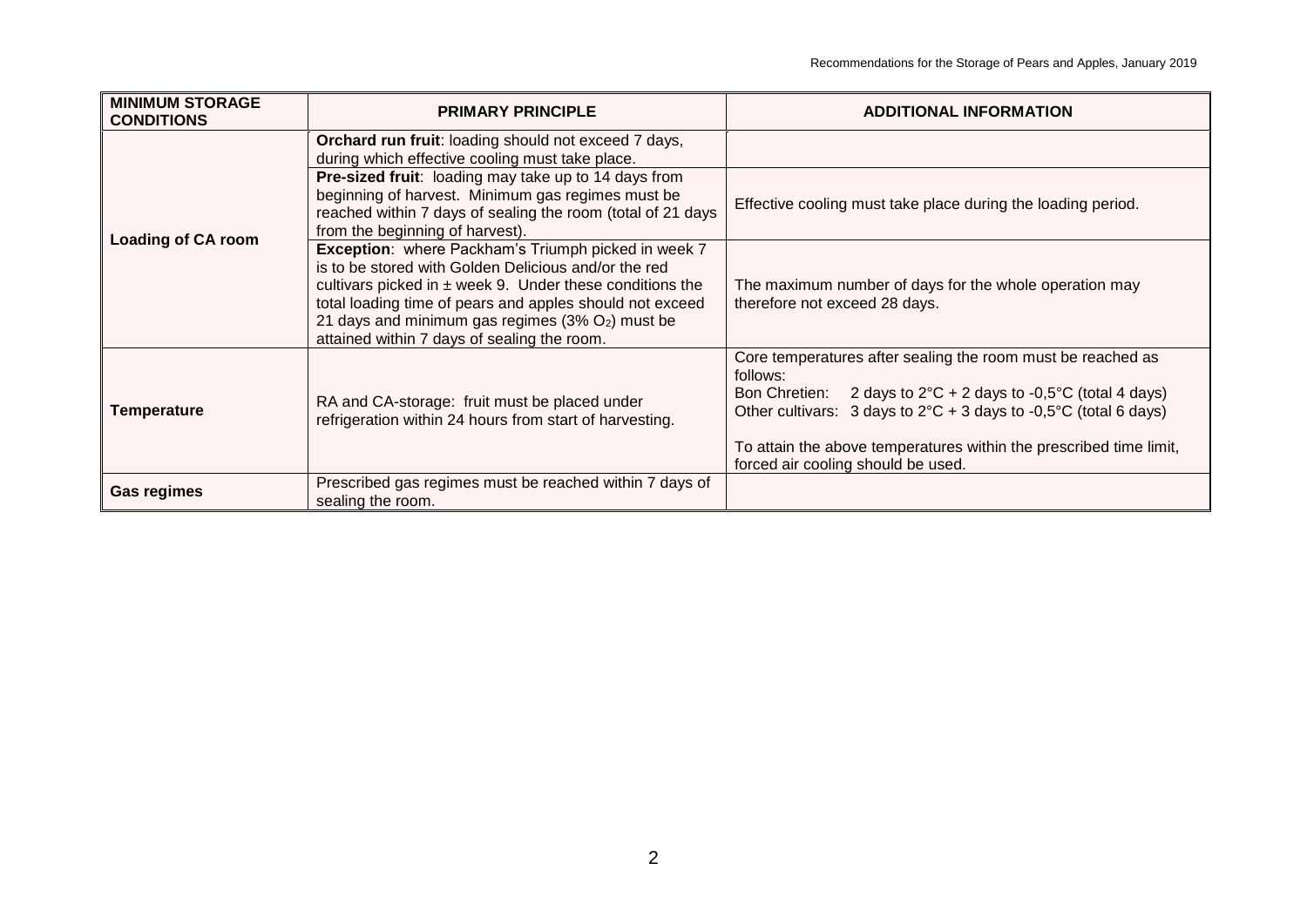

| <b>IDEAL STORAGE</b><br><b>CONDITIONS</b> | <b>PRIMARY PRINCIPLE</b>                                                                                                                                                                                                                                                                                                                                                                                                                                                                                                                         | <b>ADDITIONAL INFORMATION</b>                                                                                                                                           |
|-------------------------------------------|--------------------------------------------------------------------------------------------------------------------------------------------------------------------------------------------------------------------------------------------------------------------------------------------------------------------------------------------------------------------------------------------------------------------------------------------------------------------------------------------------------------------------------------------------|-------------------------------------------------------------------------------------------------------------------------------------------------------------------------|
| Temperature                               | Golden Delicious, Starking and other red cultivars to be<br>cooled to a core temperature of -0,5°C within 48 hours of<br>harvest and held at that temperature during storage.<br>2 recommended methods for handling Granny Smith:<br>cool to 3°C within 48 hours after harvest and hold at<br>this temperature for 10 days. Then cool to -0,5°C as<br>quickly as possible; or<br>cool to 0°C within 48 hours after harvest and then lift<br>storage temperature to $+0.5^{\circ}$ C and hold at this<br>temperature for the duration of storage. | These methods should prevent core flush without yellowing of the<br>apples.                                                                                             |
| <b>Relative Humidity (RH)</b>             | Must be between 90% and 95%.                                                                                                                                                                                                                                                                                                                                                                                                                                                                                                                     | Applicable to RA and CA storage. It is difficult to measure relative<br>humidity accurately, but most cold stores are designed to maintain<br>a high relative humidity. |
| <b>Gas Regimes</b>                        | <b>Nitrogen flushing:</b> attain a gas regime of $3\%$ O <sub>2</sub> + 1,5%<br>$CO2$ within 48 hours of sealing the room. The $CO2$<br>concentration must not exceed 2,5% during the pull-down<br>period, except in the case of Golden Delicious where the<br>CO <sub>2</sub> concentration may not exceed 5%.                                                                                                                                                                                                                                  | The optimum gas regime for the particular cultivar must be reached<br>as quickly as possible thereafter.                                                                |
| (See Appendix 2)                          | <b>Nitrogen generator:</b> attain a gas regime of $3\%$ O <sub>2</sub> + $3\%$<br>$CO2$ within 48 hours of sealing the room. The $CO2$<br>concentration must not exceed 2,5% during the pull-down<br>period, except in the case of Golden Delicious where the<br>CO <sub>2</sub> concentration may not exceed 5%.                                                                                                                                                                                                                                | The optimum gas regime for the particular cultivar must be reached<br>as quickly as possible thereafter.                                                                |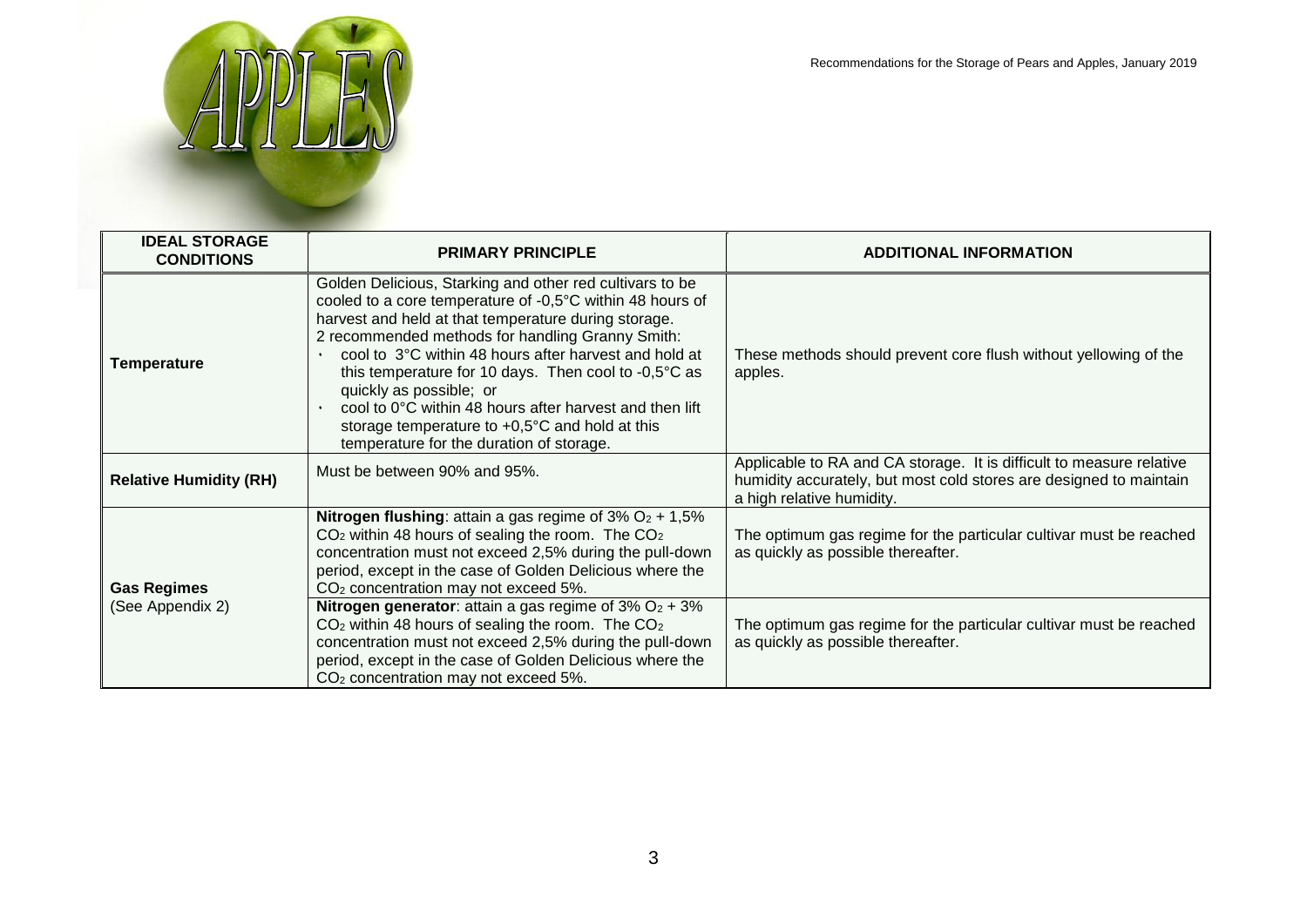| <b>MINIMUM STORAGE</b><br><b>CONDITIONS</b> | <b>PRIMARY PRINCIPLE</b>                                                                                                                                                                                                                                                                                                                                 | <b>ADDITIONAL INFORMATION</b>                                                                                                                                                             |
|---------------------------------------------|----------------------------------------------------------------------------------------------------------------------------------------------------------------------------------------------------------------------------------------------------------------------------------------------------------------------------------------------------------|-------------------------------------------------------------------------------------------------------------------------------------------------------------------------------------------|
|                                             | Orchard run fruit: loading should not take longer than 7<br>days, during which time effective cooling must take place.                                                                                                                                                                                                                                   |                                                                                                                                                                                           |
| <b>Loading of CA room</b>                   | <b>Pre-sized fruit:</b> loading may take up to 14 days from<br>beginning of harvest, but it is required that the minimum<br>gas regimes be reached within 7 days of sealing the room<br>(total of 21 days from beginning of harvest).                                                                                                                    | Effective cooling must take place during the loading period.                                                                                                                              |
|                                             | Exception: where Packham's Triumph pears picked in<br>week 7 are to be stored with Golden Delicious and/or the<br>red cultivars picked in $\pm$ week 9, the total loading time of<br>pears and apples may not exceed 21 days and the<br>minimum gas regimes must be attained within 7 days of<br>sealing the room. Total 28 days for the whole operation | The maximum number of days for the whole operation may<br>therefore not exceed 28 days.                                                                                                   |
| <b>Temperature</b>                          | Place fruit under refrigeration within 24 hours from start of<br>harvesting. Attain core temperatures after sealing the<br>room as follows:<br>Granny Smith: 4 days to $3^{\circ}$ C + 10 days to -0,5°C or<br>+0,5°C (minimum: -0,5°C, total 14 days)<br><b>Other apples:</b> 4 days to $2^{\circ}C + 3$ days to -0,5 $^{\circ}C$ (total 7<br>days)     | These guidelines are applicable to RA and CA storage.                                                                                                                                     |
| <b>Gas regimes</b>                          | The following gas regimes should be reached within 7<br>days of sealing the room (i.e. within 14 days from start of<br>harvesting):<br><b>Granny Smith</b><br>$3,0\%$ O <sub>2</sub><br>$1,0\%$ CO <sub>2</sub><br>Other cultivars<br>1.5% CO <sub>2</sub><br>$3,0\%$ O <sub>2</sub>                                                                     | Note: CO <sub>2</sub> levels should never exceed 2,5% to prevent possible<br>damage to the fruit. The exception is Golden Delicious where the<br>maximum CO <sub>2</sub> level can be 5%. |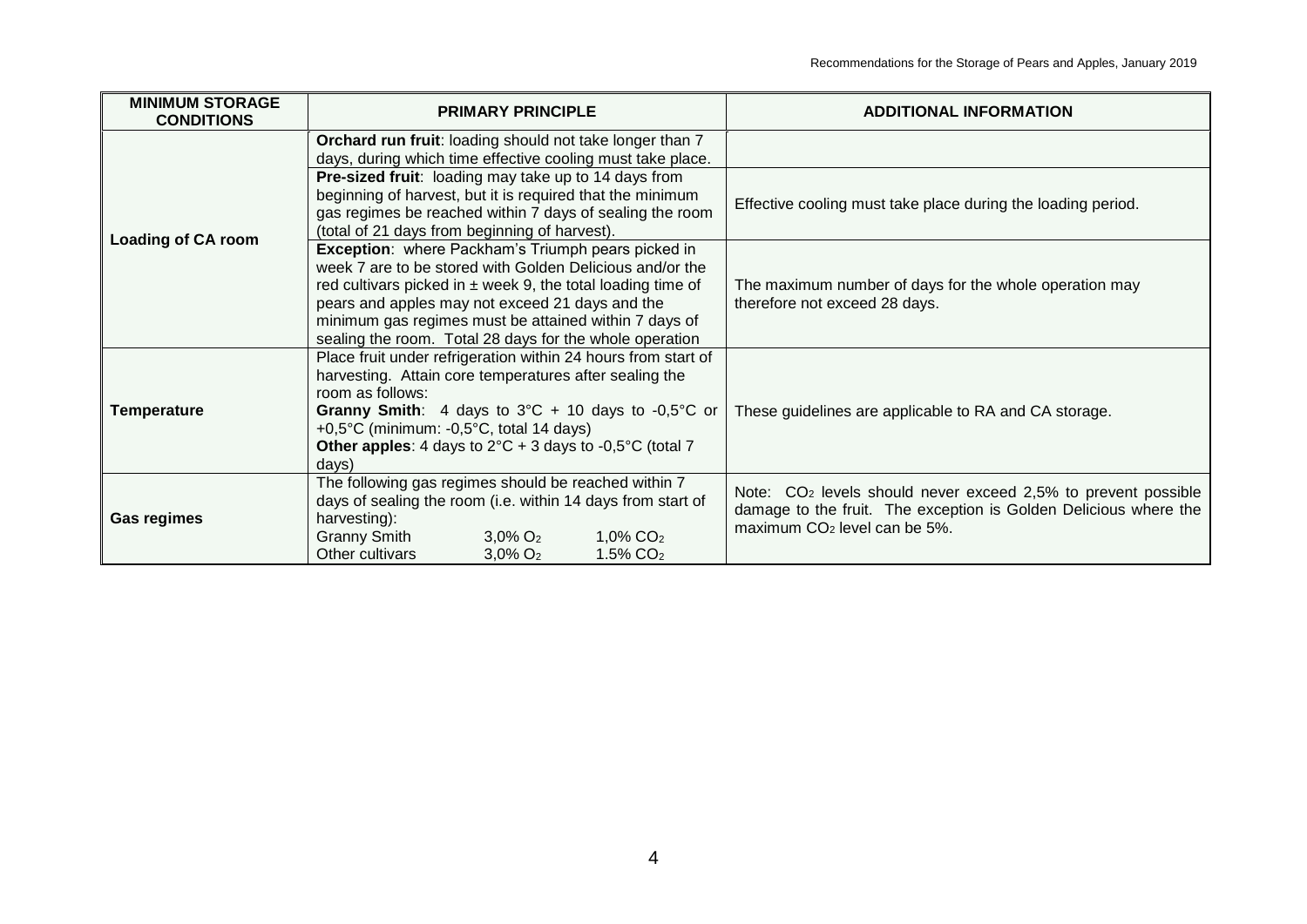| <b>APPLES &amp; PEARS</b>                                                             | <b>PRIMARY PRINCIPLE</b>                                                                                                                                                                                                                                                                                                                 | <b>ADDITIONAL INFORMATION</b>                                                                                                                                                                                                                                                                                                                                    |
|---------------------------------------------------------------------------------------|------------------------------------------------------------------------------------------------------------------------------------------------------------------------------------------------------------------------------------------------------------------------------------------------------------------------------------------|------------------------------------------------------------------------------------------------------------------------------------------------------------------------------------------------------------------------------------------------------------------------------------------------------------------------------------------------------------------|
| <b>Interruption of CA</b><br>storage                                                  | If CA conditions must be interrupted* a total period of 21<br>days (including pull-down period) above 2,5% O <sub>2</sub> may not<br>be exceeded at any time. If this does occur, the fruit<br>should not be regarded as CA-stored.<br>Partially CA-stored fruit does not qualify as CA fruit,<br>although the fruit will still benefit. | * e.g. due to partially packing a room for export or mechanical or<br>other failures.<br>** E.g. stored in RA for longer than 14 days prior to CA storage.                                                                                                                                                                                                       |
| <b>Measuring of oxygen</b><br>concentrations with<br>portable O <sub>2</sub> analyser | Oxygen concentrations in CA rooms to be measured at<br>least once weekly at the room itself with a portable<br>analyser.<br>This additional reading may be recorded on the log sheet<br>or on a separate sheet.                                                                                                                          | This prevents the danger of alcohol formation because of faulty<br>control equipment. This reading is additional to the existing control<br>system where O <sub>2</sub> levels are measured at least twice daily and does<br>not replace the traditional system.<br>Record keeping of the measurements must form part of the existing<br>record keeping process. |
| <b>Tolerance</b>                                                                      | The maximum tolerance for gas concentrations for pears<br>and apples are:<br>Oxygen $(O_2)$<br>+ or $-0.5%$<br>Carbon dioxide (CO <sub>2</sub> )<br>+ or $-0.5%$                                                                                                                                                                         |                                                                                                                                                                                                                                                                                                                                                                  |
| <b>Temperature range</b>                                                              | Temperature ranges for the storage of apples and pears<br>are:<br>Minimum<br>$-0,5$ °C<br>Maximum<br>$1,0^{\circ}$ C                                                                                                                                                                                                                     |                                                                                                                                                                                                                                                                                                                                                                  |
| Minimum storage period                                                                | The minimum storage period under conventional CA<br>conditions for pears and apples to quality to be CA fruit<br>should be 60 days.                                                                                                                                                                                                      |                                                                                                                                                                                                                                                                                                                                                                  |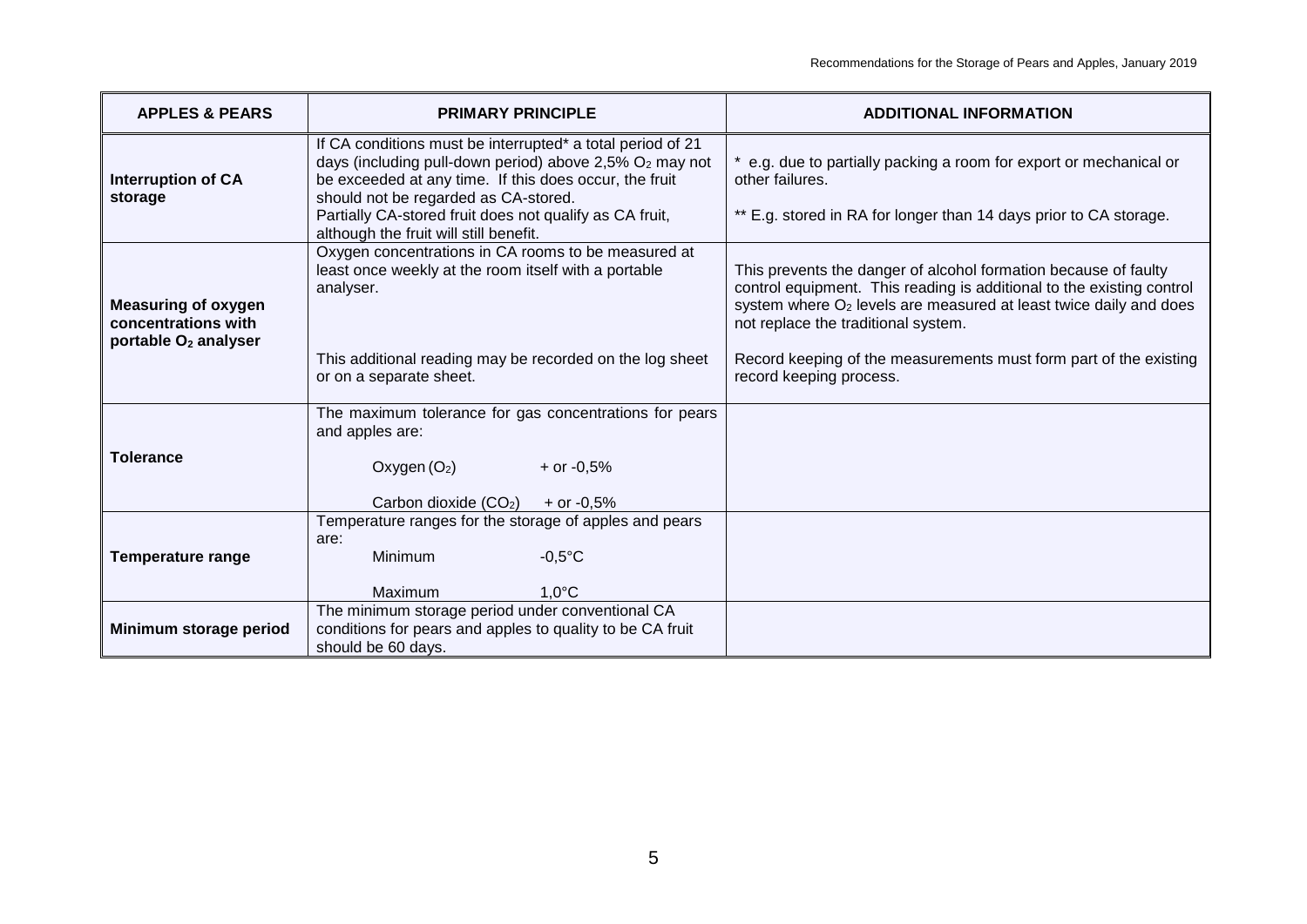| <b>APPLES &amp; PEARS</b>         | <b>PRIMARY PRINCIPLE</b>                                                                                                                                                        | <b>ADDITIONAL INFORMATION</b>                                                                                                                                                         |
|-----------------------------------|---------------------------------------------------------------------------------------------------------------------------------------------------------------------------------|---------------------------------------------------------------------------------------------------------------------------------------------------------------------------------------|
|                                   | Computer printouts and standard log sheets may be used.<br>The following basic information is needed to be monitored:<br>Air delivery and return temperature                    | All the information on the standard log sheet should also appear on<br>the computer printout.                                                                                         |
| Log sheet<br>(See Appendix 3)     | Fruit core temperatures in the front and back of the<br>room<br>Oxygen and carbon dioxide readings                                                                              | This information should be recorded at least twice daily.                                                                                                                             |
|                                   | The following important dates must be recorded:<br>Start harvesting                                                                                                             |                                                                                                                                                                                       |
|                                   | Start pre-cooling (if any)<br>Start of loading the room<br>Date of sealing the room                                                                                             |                                                                                                                                                                                       |
| <b>Export fruit in CA storage</b> | Pears and apples stored under CA conditions for export<br>must be treated in the same manner as fruit for the local<br>market, except for the dipping and drenching treatments. | Producers should apply the recommendations supplied by ARC<br>Infruitec-Nietvoorbij and comply with the directions of the various<br>manufacturers of dipping and drenching material. |
| <b>Safety precautions</b>         | CA operators should be aware of the content of the safety<br>procedures applicable to CA rooms.                                                                                 |                                                                                                                                                                                       |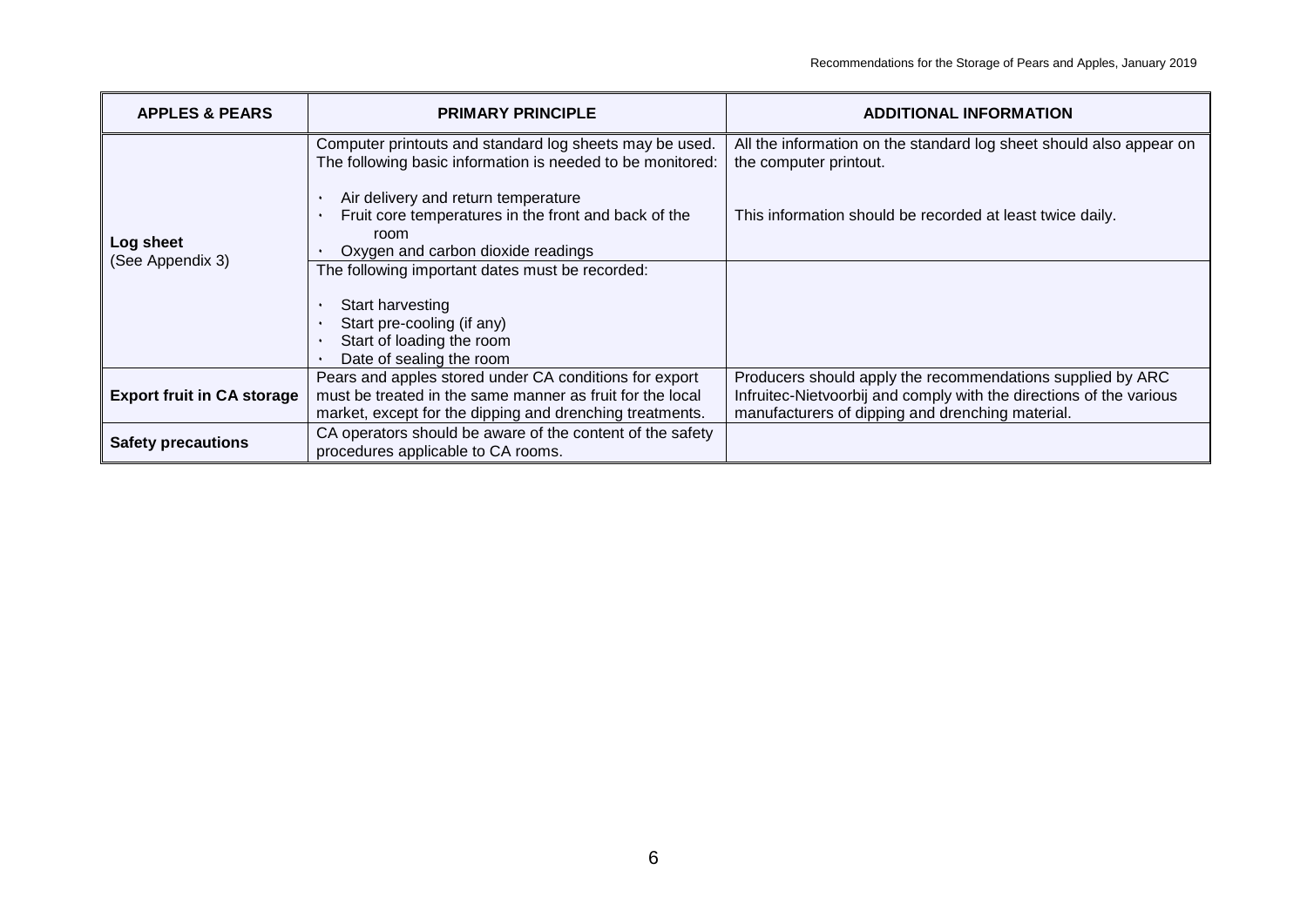# **APPENDIX 1**

#### **RECOMMENDED GAS REGIMES AND STORAGE PERIODS FOR PEARS**

|                                                      |            | O <sub>2</sub><br>$(\%)$ | CO <sub>2</sub><br>$(\%)$ | Temperature<br>$(^{\circ}C)$ | <b>Storage Period</b><br>(months) | <b>Alternatives</b><br>to DPA |
|------------------------------------------------------|------------|--------------------------|---------------------------|------------------------------|-----------------------------------|-------------------------------|
| <b>Bon Chretien</b>                                  |            |                          |                           |                              |                                   |                               |
|                                                      | t,         | 1,0                      | 0,0                       | $-0,5$                       | $\overline{4}$                    | No                            |
|                                                      | Max<br>÷.  | 1,5                      | 0,0                       | 0,0                          |                                   |                               |
|                                                      | Min<br>÷.  | 1,0                      | 0,0                       | $-0,5$                       |                                   |                               |
|                                                      |            |                          |                           |                              |                                   |                               |
|                                                      | Opt.<br>t, | 1,5                      | 1,5                       | $-0,5$                       | $\overline{\mathcal{A}}$          | No                            |
| <b>Cultivar</b><br>Opt.<br><b>Beurre Bosc</b><br>Max |            | 2,0                      | 2,0                       | 0,0                          |                                   |                               |
|                                                      | Min<br>÷   | 1,0                      | 1,0                       | $-0,5$                       |                                   |                               |
|                                                      |            |                          |                           |                              |                                   |                               |
| P. Triumph                                           | Opt.<br>÷. | 1,5                      | 2,5 or 1,5                | $-0,5$                       | $9 - 10$                          | DCA; RLOS;                    |
|                                                      | Max<br>t,  | 2,0                      | 3,0                       | 0,0                          |                                   | DCA+SF after<br>180 d DCA     |
|                                                      | Min<br>÷   | 1,0                      | 1,0                       | $-0,5$                       |                                   | pre-shipment                  |
|                                                      |            |                          |                           |                              |                                   |                               |
| D. du Comice                                         | Opt.<br>t. | 1,0                      | 1,0                       | $-0,5$                       | 6                                 | No                            |
|                                                      | Max<br>t,  | 1,5                      | 1,5                       | 0,0                          |                                   |                               |
|                                                      | Min<br>t,  | 1,0                      | 1,0                       | $-0,5$                       |                                   |                               |
| <b>Forelle</b>                                       | Opt.<br>t, | 1,5                      | < 1.0                     | $-0,5$                       | $\overline{7}$                    | DCA or FEMA                   |
|                                                      |            |                          |                           |                              |                                   |                               |
|                                                      | Max<br>t,  | 2,0                      | 1.0                       | 0,0                          |                                   |                               |
|                                                      | Min<br>t,  | 1,0                      | 0,0                       | $-0,5$                       |                                   |                               |
| Josephine                                            | Opt.<br>÷. | 1,5                      | 1,0                       | $-0,5$                       | $\bf 8$                           | $\mathsf{No}$                 |
|                                                      | Max<br>÷.  | 2,0                      | 1,5                       | $_{\rm 0,0}$                 |                                   |                               |
|                                                      | Min<br>÷.  | 1,0                      | 0,0                       | $-0,5$                       |                                   |                               |
|                                                      |            |                          |                           |                              |                                   |                               |
| Rosemarie                                            | Opt.<br>t, | 1,5                      | 1,0                       | $-0,5$                       | 5                                 | $\operatorname{\mathsf{No}}$  |
|                                                      | Max<br>t,  | 2,0                      | 1,5                       | $_{0,0}$                     |                                   |                               |
| Min<br>1,0<br>$_{0,0}$<br>÷,                         |            | $-0,5$                   |                           |                              |                                   |                               |
|                                                      |            |                          |                           |                              |                                   |                               |
| Flamingo                                             | Opt.<br>t, | 1,5                      | 1,0                       | $-0,5$                       | 5                                 | No                            |
|                                                      | Max<br>t,  | 2,0                      | 1,5                       | $_{0,0}$                     |                                   |                               |
|                                                      | Min<br>t,  | 1,0                      | 0,0                       | $-0,5$                       |                                   |                               |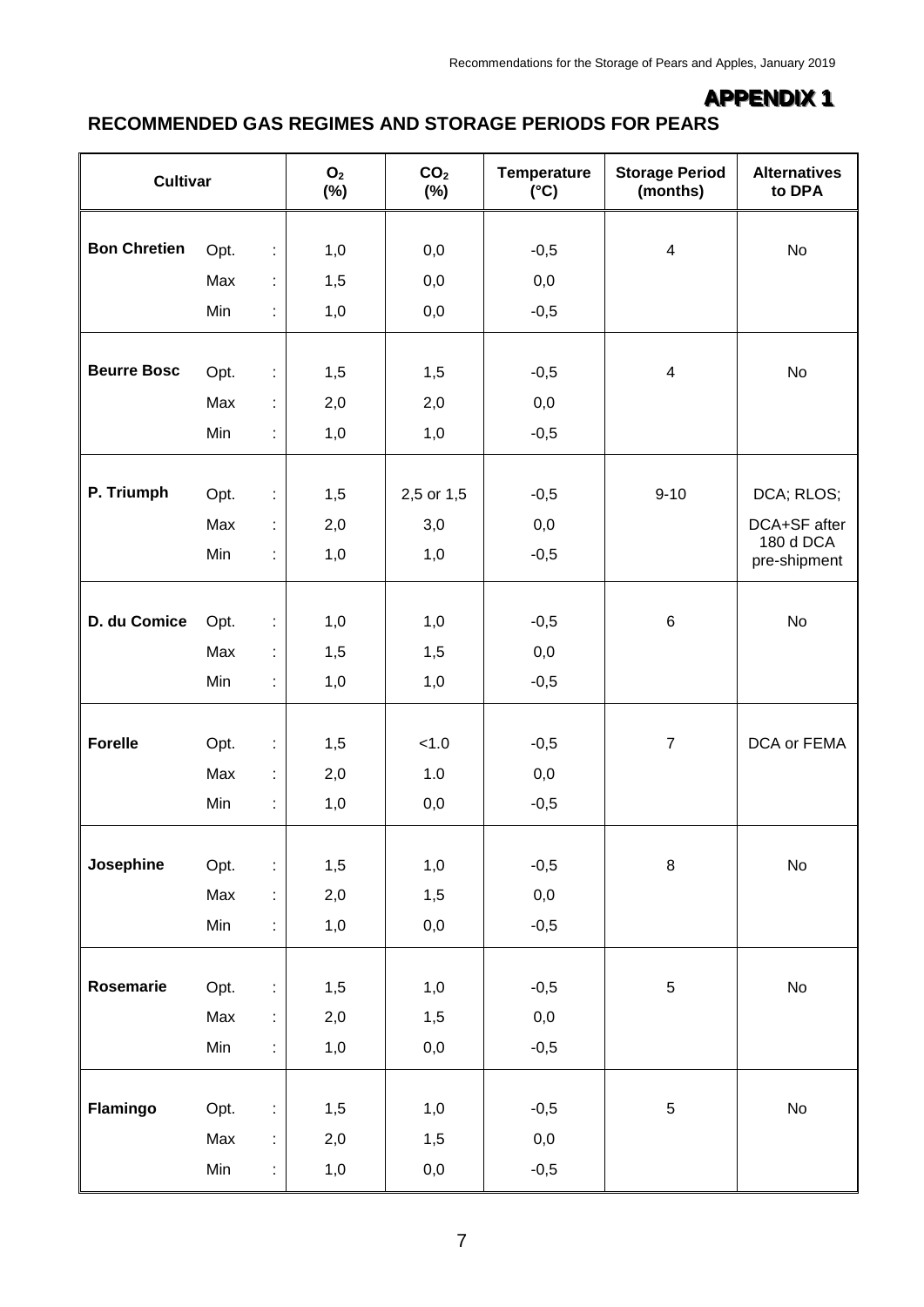#### **RECOMMENDED GAS REGIMES AND STORAGE PERIODS FOR PEARS**

| <b>Cultivar</b>    |                        | O <sub>2</sub><br>$(\%)$ | CO <sub>2</sub><br>$(\%)$ | <b>Temperature</b><br>(°C) | <b>Storage Period</b><br>(months) | <b>Alternatives</b><br>to DPA |
|--------------------|------------------------|--------------------------|---------------------------|----------------------------|-----------------------------------|-------------------------------|
| <b>Abate Fetel</b> | Opt.                   | 1,5                      | 0,5                       | $-0,5$                     | 4                                 | No                            |
|                    | Max<br>Min<br>٠.<br>۰. | 2,0<br>1,0               | 1,0<br>0,0                | 0,0<br>$-0,5$              |                                   |                               |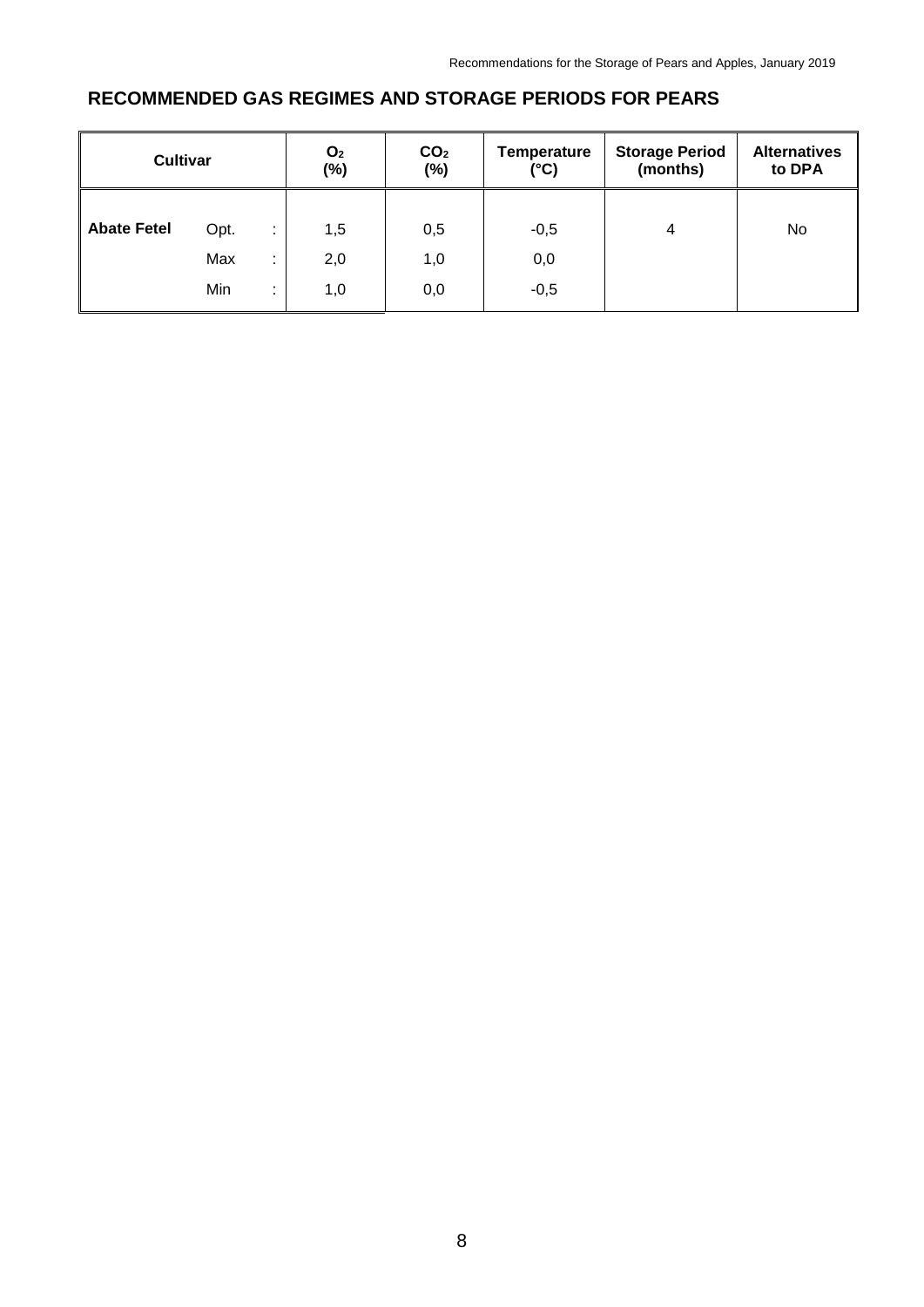### **APPENDIX 2**

#### **RECOMMENDED GAS REGIMES AND STORAGE PERIODS FOR APPLES**

| <b>Cultivar</b>         |           |                      | O <sub>2</sub><br>$(\%)$ | CO <sub>2</sub><br>$(\%)$ | <b>Temperature</b><br>$(^{\circ}C)$ | <b>Storage</b><br><b>Period</b><br>(months) | <b>Alternatives to</b><br><b>DPA</b> |
|-------------------------|-----------|----------------------|--------------------------|---------------------------|-------------------------------------|---------------------------------------------|--------------------------------------|
|                         |           |                      |                          |                           |                                     |                                             |                                      |
| <b>Golden Delicious</b> | Opt.<br>÷ |                      | 1,5                      | 2,5 or 1.5                | $-0,5$                              | $7-9$                                       |                                      |
|                         | Max       | $\ddot{\phantom{a}}$ | 2,0                      | 3,0                       | 0,0                                 |                                             | Alt: SF/DCA                          |
|                         | Min       | ÷                    | 1,0                      | 1,0                       | $-0,5$                              |                                             |                                      |
|                         |           |                      |                          |                           |                                     |                                             |                                      |
| <b>Granny Smith</b>     | Opt.      | $\pm$                | 1,5                      | 1,0                       | 0.0                                 | 11                                          |                                      |
|                         | Max       | $\ddot{\phantom{a}}$ | 2,0                      | 1,5                       | $+0,5$                              |                                             | Alt: SF/DCA                          |
|                         | Min       | ÷                    | 1,0                      | 0,0                       | 0.0                                 |                                             |                                      |
|                         |           |                      |                          |                           |                                     |                                             |                                      |
| <b>Red Delicious</b>    | Opt.      | $\ddot{\phantom{a}}$ | 1,5                      | 2,5 or 1.5                | $-0,5$                              | $\boldsymbol{9}$                            |                                      |
|                         | Max       | ÷                    | 2,0                      | 3,0                       | 0,0                                 |                                             | Alt: SF/DCA                          |
|                         | Min       | ÷,                   | 1,0                      | 1,0                       | $-0,5$                              |                                             |                                      |
|                         |           |                      |                          |                           |                                     | Flavour: 3                                  |                                      |
| <b>Royal Gala</b>       | Opt.      | $\ddot{\phantom{a}}$ | 1,5                      | 1,5                       | $-0,5$                              | months                                      | Alt: SF/DCA                          |
|                         | Max       | ÷                    | 2,0                      | 3,0                       | 0,0                                 | Quality: 7<br>months                        |                                      |
|                         | Min       | ÷                    | 1,0                      | 1,0                       | $-0,5$                              |                                             |                                      |
|                         |           |                      |                          |                           |                                     |                                             |                                      |
| <b>Cripps' Pink</b>     | Opt.      | $\ddot{\phantom{a}}$ | 1.5                      | 0.5                       | 1.0                                 | $6 - 8$                                     |                                      |
| <b>Rosy Glow</b>        | Max       | ÷                    | 2.0                      | 1.0                       | 1.5                                 |                                             | Alt: SF/DCA                          |
|                         | Min       | ÷                    | 1.0                      | 0.0                       | 1.0                                 |                                             |                                      |
|                         |           |                      |                          |                           |                                     |                                             |                                      |
| <b>Carmine</b>          | Opt.      | ÷                    | 1,5                      | 1,5                       | $-0,5$                              | $\boldsymbol{7}$                            | Alt: SF/DCA                          |
|                         | Max       | ÷,                   | 2,0                      | 3,0                       | 0,0                                 |                                             |                                      |
|                         | Min       | ÷,                   | 1,0                      | 1,0                       | $-0,5$                              |                                             |                                      |
|                         |           |                      |                          |                           |                                     |                                             |                                      |
| <b>Cripps' Red</b>      | Opt.      | $\mathcal{L}$        | 1.5                      | 0.5                       | $1.0$                               | $\boldsymbol{9}$                            | Alt: SF/DCA                          |
| (Joya)                  | Max       | ÷                    | 2.0                      | $1.0$                     | 1.5                                 |                                             |                                      |
|                         | Min       | ÷                    | 1.0                      | 0.0                       | $1.0\,$                             |                                             |                                      |
|                         |           |                      |                          |                           |                                     |                                             |                                      |
| <b>Braeburn</b>         | Opt.      | $\ddot{\cdot}$       | 1,5                      | $1.0$                     | $-0,5$                              | $\bf 8$                                     | $\mathsf{No}$                        |
|                         | Max       | ÷                    | 2,0                      | 1.5                       | 0,0                                 |                                             |                                      |
|                         | Min       | t,                   | 1,0                      | 0.5                       | $-0,5$                              |                                             |                                      |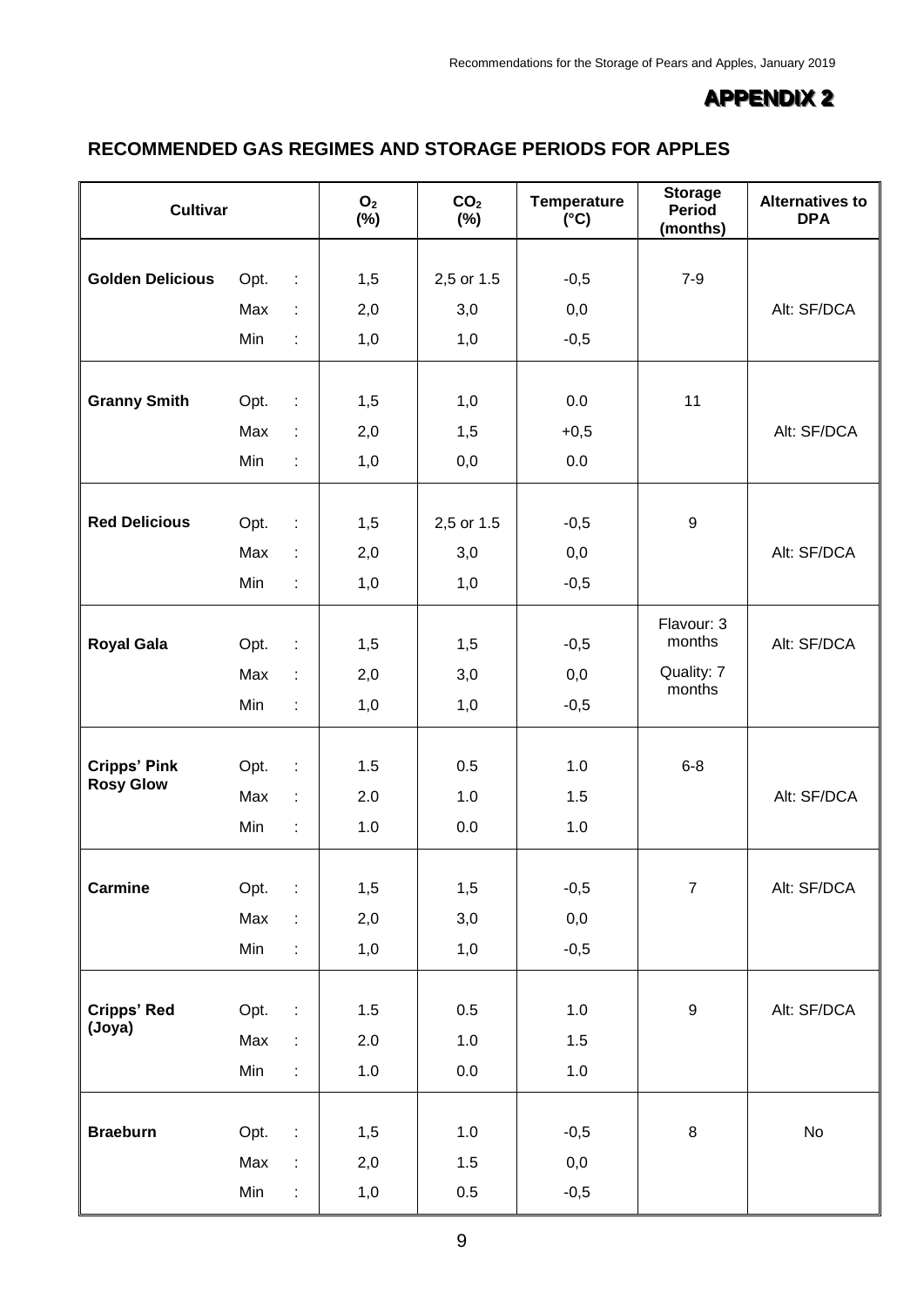| $\vert$ Fuji | Opt. | ÷             | 1,5 | 0.5 | $-0,5$ | $7 - 8$ | Alt: SF/DCA |
|--------------|------|---------------|-----|-----|--------|---------|-------------|
|              | Max  | ÷             | 2,0 | 1.0 | 0,0    |         |             |
|              | Min  | ٠.<br>$\cdot$ | 1,0 | 0,0 | $-0,5$ |         |             |

DCA = Dynamic controlled atmosphere storage

SF = Smartfresh (1-MCP)

RLOS = Repeated low oxygen stress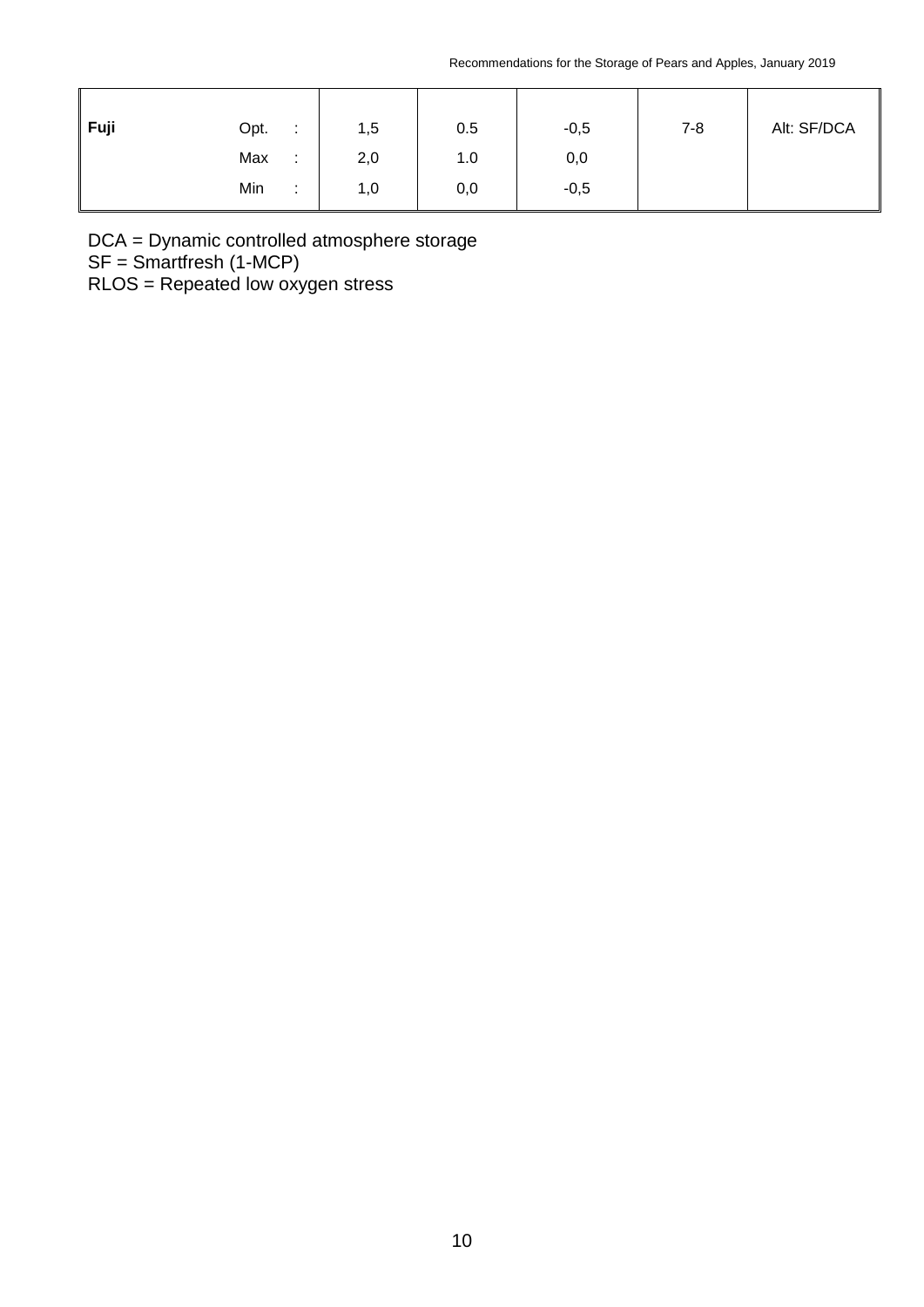|                                      |             | <b>LOG SHEET</b>      |                        |                                   |                                                |                                 |             |       |                                                  |                                 |                                  |                  |                | <b>APPENDIX 3</b> |
|--------------------------------------|-------------|-----------------------|------------------------|-----------------------------------|------------------------------------------------|---------------------------------|-------------|-------|--------------------------------------------------|---------------------------------|----------------------------------|------------------|----------------|-------------------|
| <b>ROOM NO.:</b><br><b>Cultivar:</b> |             |                       |                        |                                   |                                                |                                 |             |       | <b>PRE-COOLING TIME:</b><br><b>LOADING TIME:</b> |                                 | (DAYS)<br>(DAYS)                 |                  |                |                   |
| <b>Date</b>                          | <b>Time</b> |                       | <b>Gas mixture</b>     | <b>Ambient</b><br><b>Pressure</b> | <b>Ambient</b><br>temperature<br>$(C^{\circ})$ | Cold room<br>air<br>temperature |             |       | Fruit<br>core<br>temperature<br>$(C^{\circ})$    | <b>Defrosting</b><br>time (min) | Oxygen at<br>Room<br>(hand held) | <b>Signature</b> | <b>Remarks</b> |                   |
|                                      |             | O <sub>2</sub><br>(%) | CO <sub>2</sub><br>(%) | (millibar)                        |                                                | Front                           | <b>Back</b> | Front | <b>Back</b>                                      |                                 | (%)                              |                  |                |                   |
|                                      |             |                       |                        |                                   |                                                |                                 |             |       |                                                  |                                 |                                  |                  |                |                   |
|                                      |             |                       |                        |                                   |                                                |                                 |             |       |                                                  |                                 |                                  |                  |                |                   |
|                                      |             |                       |                        |                                   |                                                |                                 |             |       |                                                  |                                 |                                  |                  |                |                   |
|                                      |             |                       |                        |                                   |                                                |                                 |             |       |                                                  |                                 |                                  |                  |                |                   |
|                                      |             |                       |                        |                                   |                                                |                                 |             |       |                                                  |                                 |                                  |                  |                |                   |
|                                      |             |                       |                        |                                   |                                                |                                 |             |       |                                                  |                                 |                                  |                  |                |                   |
|                                      |             |                       |                        |                                   |                                                |                                 |             |       |                                                  |                                 |                                  |                  |                |                   |
|                                      |             |                       |                        |                                   |                                                |                                 |             |       |                                                  |                                 |                                  |                  |                |                   |
|                                      |             |                       |                        |                                   |                                                |                                 |             |       |                                                  |                                 |                                  |                  |                |                   |
|                                      |             |                       |                        |                                   |                                                |                                 |             |       |                                                  |                                 |                                  |                  |                |                   |
|                                      |             |                       |                        |                                   |                                                |                                 |             |       |                                                  |                                 |                                  |                  |                |                   |
|                                      |             |                       |                        |                                   |                                                |                                 |             |       |                                                  |                                 |                                  |                  |                |                   |
|                                      |             |                       |                        |                                   |                                                |                                 |             |       |                                                  |                                 |                                  |                  |                |                   |
|                                      |             |                       |                        |                                   |                                                |                                 |             |       |                                                  |                                 |                                  |                  |                |                   |
|                                      |             |                       |                        |                                   |                                                |                                 |             |       |                                                  |                                 |                                  |                  |                |                   |
|                                      |             |                       |                        |                                   |                                                |                                 |             |       |                                                  |                                 |                                  |                  |                |                   |
|                                      |             |                       |                        |                                   |                                                |                                 |             |       |                                                  |                                 |                                  |                  |                |                   |
|                                      |             |                       |                        |                                   |                                                |                                 |             |       |                                                  |                                 |                                  |                  |                |                   |
|                                      |             |                       |                        |                                   |                                                |                                 |             |       |                                                  |                                 |                                  |                  |                |                   |
|                                      |             |                       |                        |                                   |                                                |                                 |             |       |                                                  |                                 |                                  |                  |                |                   |
|                                      |             |                       |                        |                                   |                                                |                                 |             |       |                                                  |                                 |                                  |                  |                |                   |
|                                      |             |                       |                        |                                   |                                                |                                 |             |       |                                                  |                                 |                                  |                  |                |                   |
|                                      |             |                       |                        |                                   |                                                |                                 |             |       |                                                  |                                 |                                  |                  |                |                   |